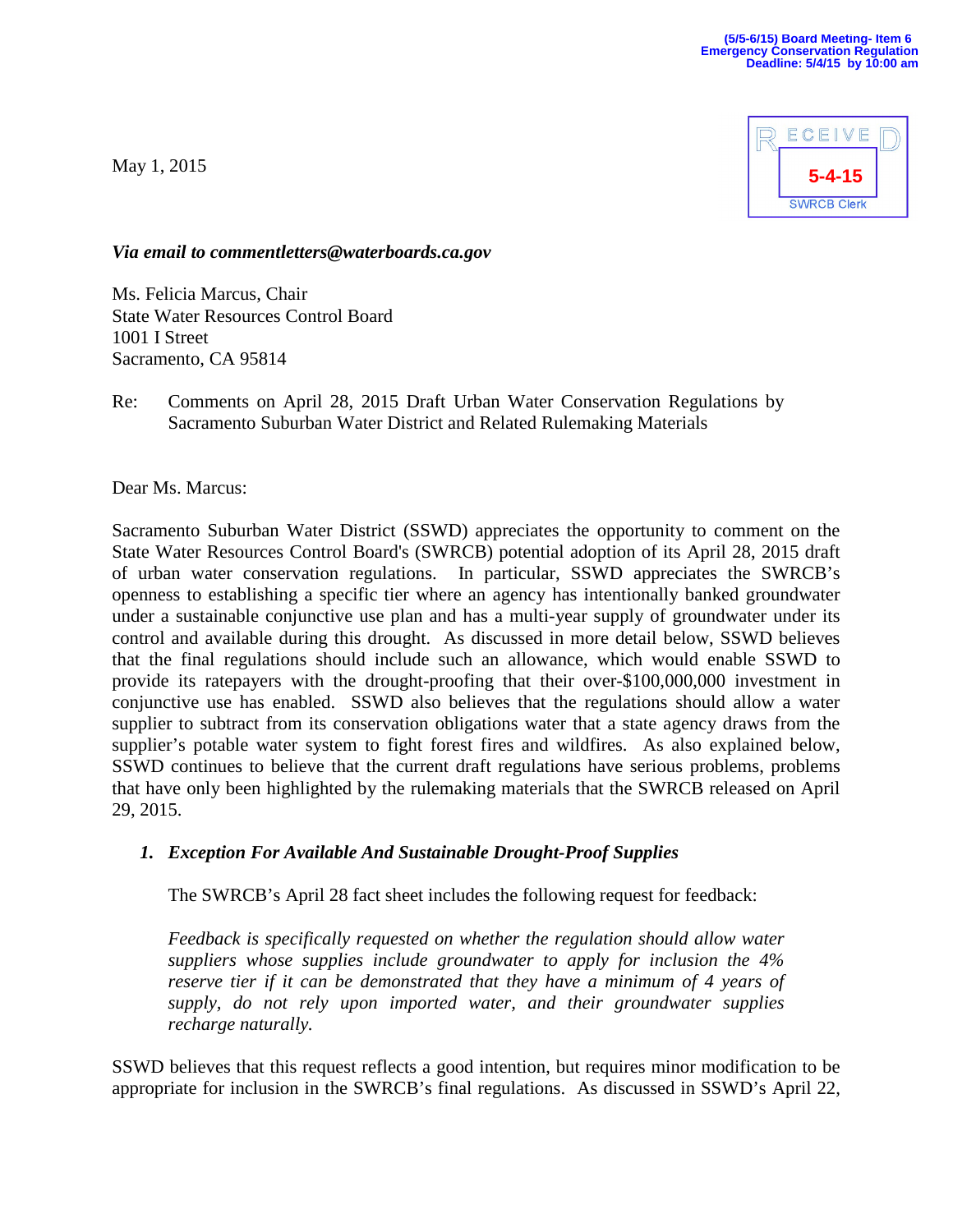Ms. Felicia Marcus May 1, 2015 Page 2

2015 comment letter, SSWD has invested over \$100,000,000 in the facilities and water supplies necessary to implement a conjunctive use program that has been the major factor in the improvement of the northern Sacramento County groundwater basin over the last 15 years and that has resulted in SSWD having banked 187,880 acre-feet (through December 2014) of water in excess of SSWD's obligations to the sustainable yield of the basin, through its use of water from the American River – which is the main local surface water source. SSWD conducted this program and banked this water under the applicable California laws, including Water Code section 1005.1.

Based on this experience, SSWD believes that the SWRCB's request for feedback appropriately would require a water supplier to show that its available groundwater supply would provide a minimum of four years of supply and would not rely on continued imports from other hydrologic regions. SSWD believes, however, that the idea that a water supplier would have to show that its groundwater supplies "recharge naturally" could cause much confusion and have significant unintended consequences. For example, while in-lieu conjunctive use programs rely on natural recharge, the language of the SWRCB's request for feedback suggests that a water supplier that overlies a major groundwater basin, but that has taken no steps to ensure that the basin is being managed sustainably, would be able to qualify for a 4% conservation standard. Even critically overdrafted groundwater basins probably contain a four-year supply that recharges naturally.

SSWD therefore proposes that the SWRCB clarify the standard for being placed in a lower conservation tier be so that the necessary groundwater supply would be based on the conjunctive use of surface water during years prior to the drought. The eligible supplies also should include recycled water, which has been a major source of recharge in some areas of the state. In addition, SSWD proposes that the SWRCB require that a water supplier that seeks to use this exception be required to show that its conjunctive use program is consistent with a previously adopted groundwater management plan.

Finally, SSWD believes that the available exception should not be strictly limited to a 4% tier, but rather should be expanded to a possible 10% and lower tier. The Executive Director would have discretion to set the tier for a particular water supplier at 10% or lower, based on the applicable facts. SSWD believes that the regulation should state that the Executive Director should consider whether the water supplier's withdrawal of water from its groundwater bank actually would increase the amount of water available for downstream users and resources, with those programs that produce such a result receiving a conservation standard lower than 10%. SSWD believes that its program would produce such a benefit in this drought year.

We propose edits to the SWRCB's draft regulations to reflect the above comments below:

 $865(c)(2)(A)$  Each urban water supplier that has a minimum of four years' reserved supply available and under its control may submit to the Executive Director for approval a request that, in lieu of the reduction that would otherwise be required under paragraphs (3) through (10), the urban water supplier may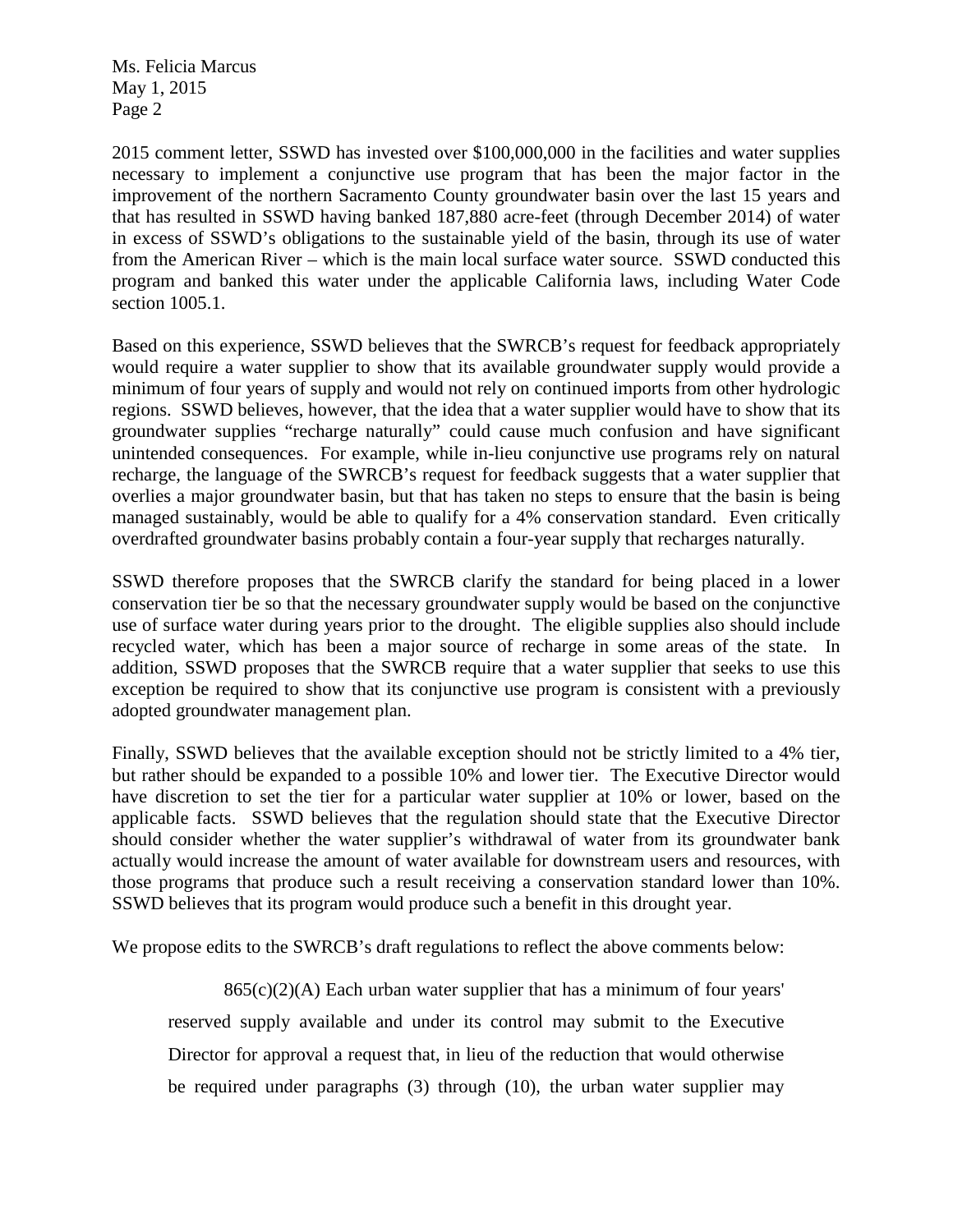reduce its total potable water use by no more than 10 percent for each month as compared to the amount used in the same month in 2013.

(B) Any such request shall be accompanied by information showing that the urban water supplier has a minimum of four years' reserved supply available and under its control. If the urban water supplier relies on available groundwater, the request shall demonstrate that the groundwater supply is available as a result of the conjunctive use of surface water or recycled water in prior, non-drought years and would be pumped consistently with a previously adopted groundwater management plan. An urban water supplier's request may not rely on water imported after the Governor's January 17, 2014 declaration of a drought state of emergency from outside of the hydrologic region in which the urban water supplier is located.

(C) The Executive Director shall approve the urban water supplier's request if it meets subdivision  $(c)(2)(B)$ 's requirements. The Executive Director shall not set the resulting required conservation percentage higher than 4% if the urban water supplier's service area has received at least average rainfall since October 1, 2013. If the urban water supplier's submission demonstrates that the supplier's use of the supply on which that submission relies would increase the amount of water available for downstream uses or resources, then the Executive Director shall approve a conservation percentage for that supplier that is lower than 10% at a level he or she determines is reasonable, based on the supplier's submission.

# *2. Subtraction Of Water Used By State Agencies To Address Statewide Emergencies From A Water Supplier's Conservation Obligation*

SSWD serves the California Department of Fire and Forestry (CalFire) which operates firefighting aerial operations from McClellan Park, located in SSWD's service area. CalFire draws water from SSWD's potable water system at McClellan to use in its aerial tankers to fight forest fires and wildfires throughout northern California. SSWD has no control over CalFire's draw of water from SSWD's system and, given the importance of CalFire's mission, does not believe it would be appropriate to curtail that use. CalFire's operation nonetheless imposes a significant burden on SSWD.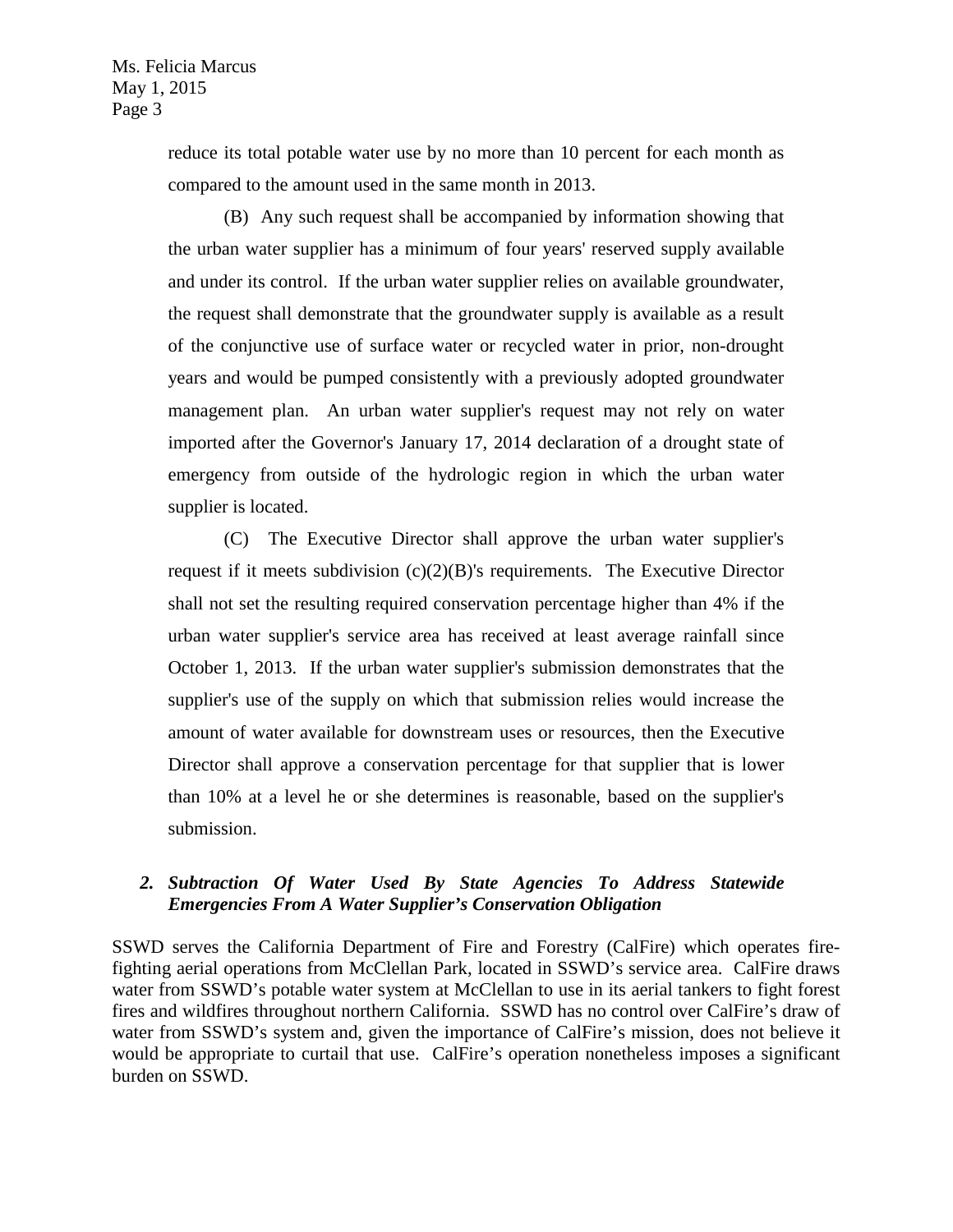Ms. Felicia Marcus May 1, 2015 Page 4

SSWD should not have to suffer a significant conservation burden because its water system provides a statewide fire-fighting benefit. We propose edits to the SWRCB's draft regulations that would allow SSWD and any other water suppliers whose potable water systems provide the water for emergency responses by the state to subtract the relevant state agency's water use from the water supplier's R-GPCD below:

Sec. 865. Mandatory Actions by Water Suppliers.

(a) As used in this section:

(1) "Distributor of a public water supply" has the same meaning as under section 350 of the Water Code

(2) "R-GPCD" means residential gallons per capita per day.

(3) "Total potable water production" means all potable water that enters into a water supplier's distribution system, excluding: (A) water placed into storage and not withdrawn for use during the reporting period; (B) water exported outsider the supplier's service area; and (C) water that a state agency draws from the supplier's potable water system to fight a forest fire or wildfire or to address another emergency.

(4) "Urban water supplier" means a supplier that meets the definition set forth in Water Code section 10617, except it does not refer to suppliers when they are functioning solely in a wholesale capacity, but does apply to suppliers when they are functioning in a retail capacity.

### *3. The SWRCB Has Underestimated the Costs of Implementing the Proposed Regulations By At Least Tens Of Millions Of Dollars And Has Overestimated Water Suppliers' Ability To Recoup Those Costs*

The Notice of Proposed Rulemaking and Emergency Regulations Digest that the SWRCB released on April 29, 2015 contain estimates of the costs that water suppliers will incur in order to implement those regulations. Those estimates underestimate the costs of implementing the proposed regulations by at least tens of millions of dollars because they do not include the increased costs that water suppliers will incur in staff time, advertising and other measures that will be necessary to achieve the regulations' conservation standards. This is particularly true for inland agencies that the SWRCB's proposed regulations target for higher levels of conservation because we are located in warmer climates. Instead, the SWRCB's estimate of costs focuses solely on the revenues that water suppliers will lose as a result of lower customer demand – that revenue loss will be significant – and the costs to comply with the SWRCB's proposed heightened reporting requirements.

The SWRCB's failure to even acknowledge the significant additional costs associated with the customer outreach, advertising, monitoring of customers' use and enforcement that will be necessary to achieve such ambitious reductions in water use is a glaring omission in the SWRCB's analysis. Water agencies like SSWD will need to incur tens of thousands, if not hundreds of thousands, of dollars in additional costs to implement these activities. Multiplied across the hundreds of agencies that would be subject to the proposed regulations, it becomes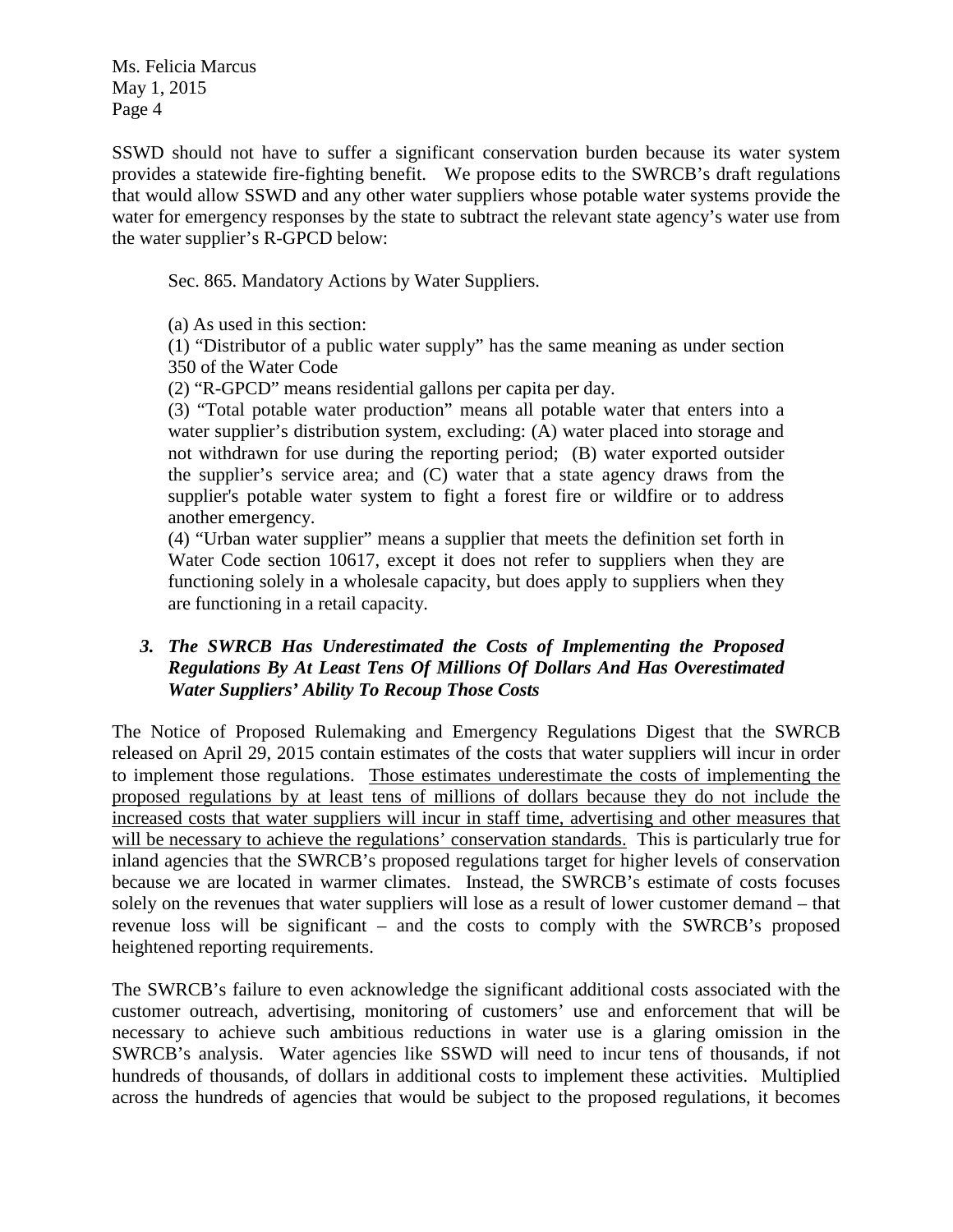Ms. Felicia Marcus May 1, 2015 Page 5

clear that the SWRCB has underestimated the costs of implementing those regulations by at least ten of millions of dollars.

The SWRCB's April 29, 2015 documents then compound this problem by overstating water suppliers' ability to recoup the additional costs that the proposed regulations would compel them to incur. Those documents appear to assume that water suppliers simply would be able to raise their rates to recoup whatever costs the proposed regulations would force them to incur. The Court of Appeal's April 20, 2015 decision in *Capistrano Taxpayers Association v. City of San Juan Capistrano* indicates that Proposition 218 does not allow public water suppliers to simply set their water rates to drive their customers to achieve higher levels of conservation, but rather requires that tiered rates be tied to the cost of service. In light of the *San Juan Capistrano* decision, it is at best uncertain whether public water suppliers are simply free to pass on to their customers the costs of complying with state conservation mandates that not only are not tied to the costs of any particular water supply, but in fact mandate that those suppliers not use supplies that are available to them.

The SWRCB's analysis of the costs associated with the proposed regulations contains numerous flaws and ignores crucial information. It would be arbitrary and capricious for the SWRCB to adopt the proposed regulations based on that financial analysis.

# *4. The SWRCB's Rationale For Its Proposed Conservation Tiers Is Arbitrary And Capricious Because It Relies On Warm-Weather Water Use To Justify Year-Round Regulations*

The SWRCB's fact sheet states the following rationale for putting inland water suppliers into the higher conservation tiers:

Everyone must do more, but the greatest opportunities to meet the statewide 25% conservation standard exist in those areas with higher water use. Often, but not always, these water suppliers are located in areas where the majority of the water use is directed at outdoor irrigation due to lot size, climate and other factors. As temperatures are forecast to climb to above average for the summer months, it will become even more important to take aggressive actions to reduce outdoor water use. The emergency regulation establishes tiers of required water reductions that emphasize the opportunities to reduce outdoor water use.

Despite focusing solely on outdoor water use as the primary basis for the proposed regulations' tiers that would impose much more significant burdens on inland water suppliers, the regulations themselves would apply for the entire 270-day duration of the regulations, which would extend until February 2016. In other words, the SWRCB has stated no justification at all for imposing much higher conservation burdens on inland water agencies during at least the three months from November 2015 to February 2016. It would be arbitrary and capricious for the SWRCB to adopt regulations whose stated rationale does not even apply through the entire period that the regulations would apply.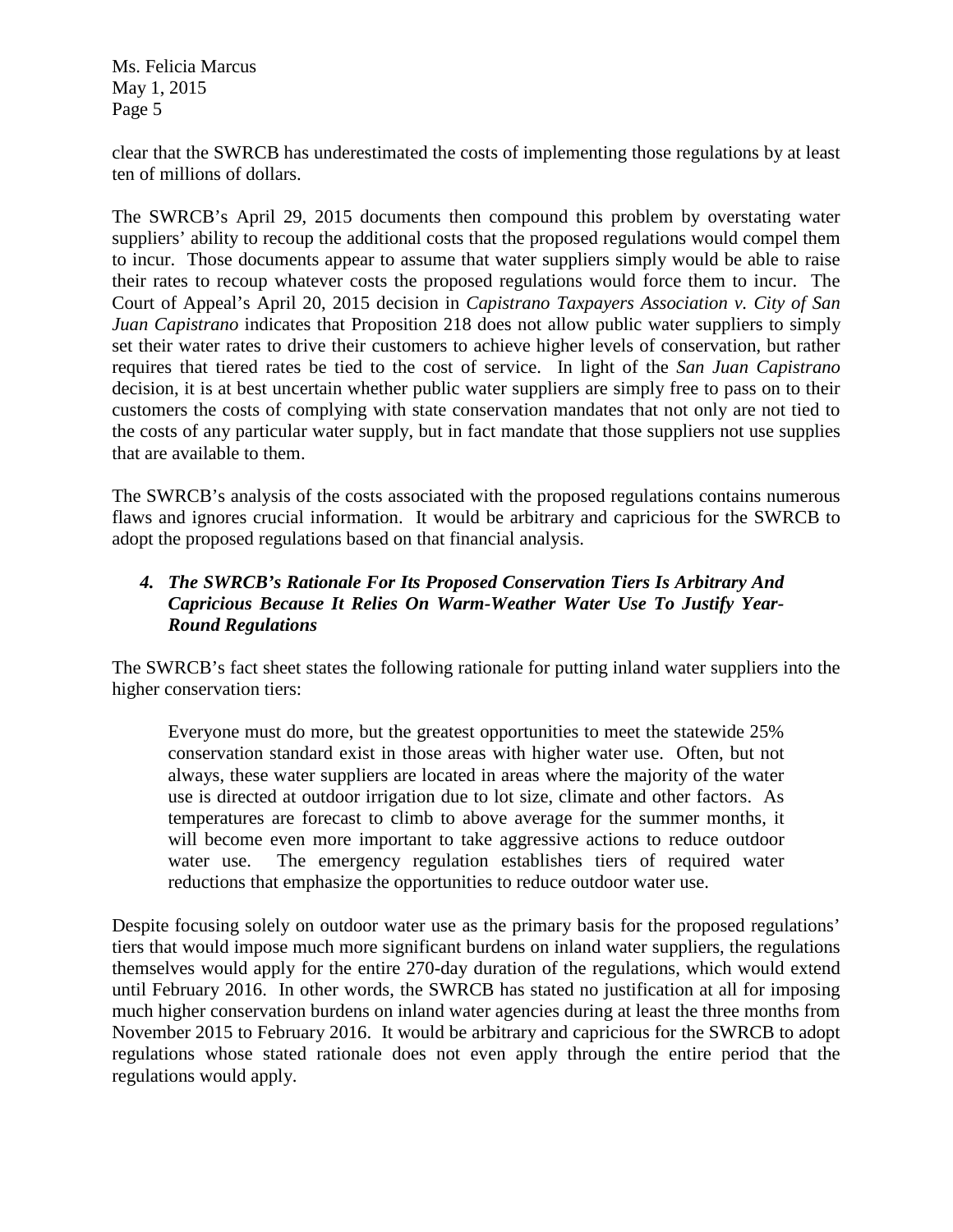# *5. The SWRCB's Statements That The Proposed Regulations Would Safeguard And Maintain Urban Water Supplies Does Not Reflect Actual Water Management*

The SWRCB's Notice of Proposed Rulemaking and Emergency Regulations Digest state that the proposed regulations would "safeguard" and "maintain" urban water supplies. These statements simply do not reflect the reality of water management. While long-term conservation programs can effectively "safeguard" a water supplier's supplies by reducing overall demand so that those supplies can stretch farther, short-term conservation programs such as those that the proposed regulations would require water suppliers to implement generally do not actually save molecules of water for later use. Water suppliers that depend on direct diversions of water obviously cannot recapture the water to which they have rights, but that would flow past them unused while the regulations are in effect. Water suppliers that depend on reservoir storage generally will not be able to hold the water in that storage while the regulations apply because most reservoirs are controlled by the Central Valley Project (CVP) and the State Water Project, which will use the water available to them for their own purposes if water suppliers are not able to take deliveries of it. For example, the federal Bureau of Reclamation has not adopted rescheduling guidelines for the use of water stored in reservoirs upstream of the Delta because such rescheduling would constrain the CVP's operational flexibility. It is the rare water supplier that has full control over its reservoir storage and can save the actual molecules of conserved water as the SWRCB's documents appear to assume would be possible statewide. Even water suppliers like SSWD that have water banked in groundwater storage may not be able to reserve conserved water for future use because the SWRCB's draft regulations demonstrate that the SWRCB apparently may be willing to prohibit SSWD from using that water during this drought – which embodies the risk against which SSWD's ratepayers invested over \$100,000,000 to guard.

SSWD incorporates its prior comments concerning the SWRCB's previous drafts of its emergency urban water conservation regulations. As noted in our previous comments, we believe the SWRCB must include the following factors in setting conservation mandates:

- 1. *Climate.* A single family home in inland California may have a "textbook" water efficient landscape with drought tolerant plantings which requires more water that a similar sized water-wasting landscape in a coastal zone with lower evapotranspiration requirements. The regulations must consider climate differences.
- 2. *Development Density.* People choose to live in suburban and rural setting to afford larger lot sizes. Even with water-efficient landscapes, these larger lots require more water than high-rise dense urban settings when comparing R-GPCD.
- 3. *Transmission losses.* Groundwater is measured at the well head. Surface waters should be measured at the point of diversion. Ignoring transmission losses is wholly improper and illogical if the purpose of mandatory reduction in human use is to allow more water to be left in storage and in the natural environment.
- 4. *Return Flows.* The conservation mandates ignore the fact that in many parts of the state, water that is put to a beneficial, "consumptive" use is not completely consumed. In the Sacramento region, roughly 40% of the water removed from the natural environment is returned to the watershed of origin to meet stream flow requirements, delta water quality